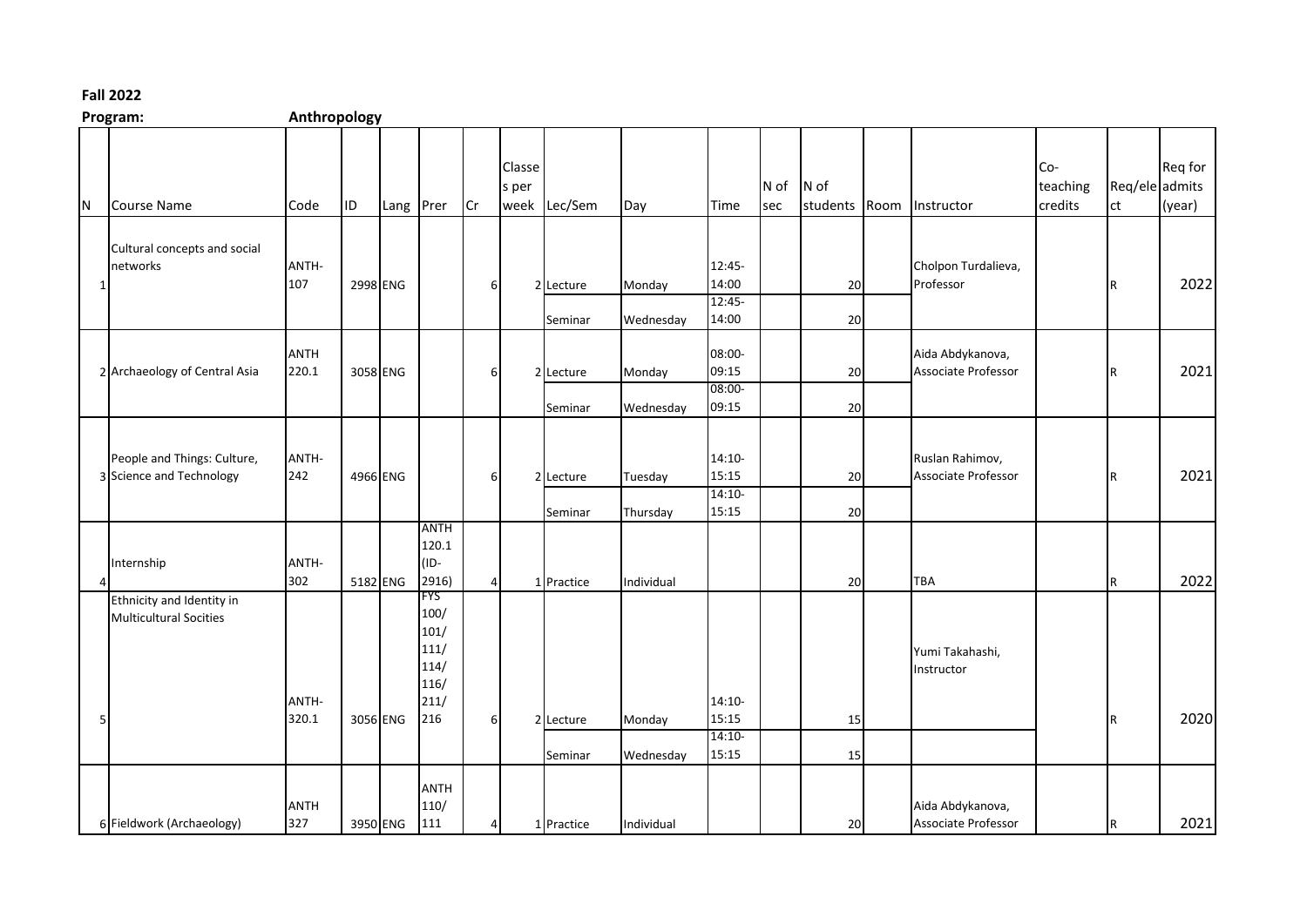|   | Fieldwork (Ethnography)                                             | ANTH-<br>328               | 3949 ENG | 4 | Practice             | Individual          |                              | 20       | Mukaram<br>Toktogulova,<br>Associate Professor |                                        | R   | 2020 |
|---|---------------------------------------------------------------------|----------------------------|----------|---|----------------------|---------------------|------------------------------|----------|------------------------------------------------|----------------------------------------|-----|------|
|   | History of Anthropological<br>7 Theories (II)                       | ANTH-<br>400.1             | 2441 ENG | 6 | 2 Lecture            | Tuesday             | 12:45-<br>14:00              | 20       | Ruslan Rahimov,<br>Associate Professor         |                                        |     | 2020 |
|   |                                                                     |                            |          |   | Seminar              | Thursday            | 12:45-<br>14:00              | 20       |                                                |                                        | R   |      |
|   | Thesis Writing 2: Analysis of<br>Field-<br>data and<br>8 Writing Up | <b>ANTH</b><br>401         | 5122 ENG | 6 | 2 Lecture            | Wednesday           | 17:00-<br>18:15<br>$18:25 -$ | 15       | Cholpon Turdalieva,<br>Professor               |                                        | R   | 2019 |
|   | Introduction to                                                     |                            |          |   | Seminar              | Wednesday           | 19:40                        | 15       | Jamiliia Baiborieva,<br>Instructor             | Seth Fearey,<br>Assistant<br>Professor |     |      |
| 9 | Urban and<br><b>Regional Planning</b>                               | ANTH/<br><b>SOC</b><br>326 | 5120 ENG | 6 | 2 Lecture            | Thursday            | 17:00-<br>18:15<br>$18:25 -$ | 15       |                                                |                                        |     | 2020 |
|   |                                                                     |                            |          |   | Seminar              | Thursday            | 19:40                        | 15       |                                                |                                        |     |      |
|   | 10 Religion and Culture in Japan                                    | ANTH-<br>208.1             | 3840 ENG | f | 2 Lecture<br>Seminar | Tuesday<br>Thursday | 15:35-<br>16:50<br>16:50     | 15<br>15 | Yumi Takahashi,<br>Instructor                  |                                        | E   | 2021 |
|   |                                                                     | <b>ANTH-</b>               |          |   |                      |                     | 15:35-                       |          | Mukaram<br>Toktogulova,                        |                                        |     |      |
|   | 11 Language, Culture and Power                                      | 232.1                      | 3057 ENG | f | 2 Lecture<br>Seminar | Tuesday<br>Thursday | 16:50<br>16:50               | 15<br>15 | Associate Professor                            |                                        | ΙE  | 2021 |
|   | 12 Death and Ritual in the Past                                     | ANTH-<br>289               | 5653 ENG | 6 | 2 Lecture<br>Seminar | Monday<br>Monday    | 17:00-<br>18:15<br>19:40     | 15<br>15 | Aida Abdykanova,<br>Associate Professor        |                                        | E.  | 2020 |
|   | 13 Ancient Turkic inscriptions                                      | ANTH-<br>336               | 5326 ENG | 3 | 2 Lecture            | Wednesday           | 17:00-<br>18:15              | 15       | Aida Abdykanova,<br>Associate Professor        |                                        | IE. | 2020 |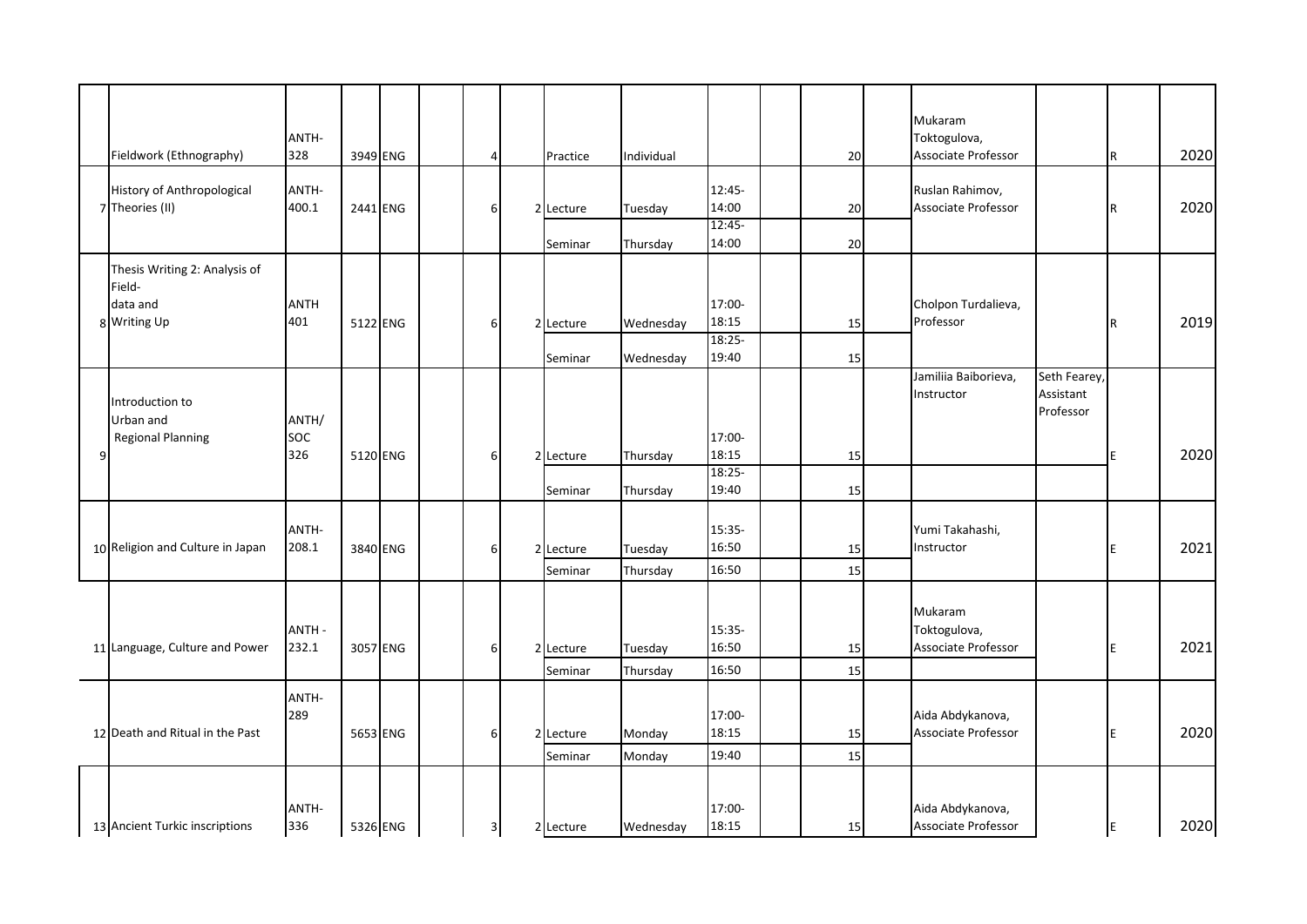| International Development and ANTH- |                    |          |          |                |                |           |           | 15:35-            |                |    | Yumi Takahashi,                  |       |      |
|-------------------------------------|--------------------|----------|----------|----------------|----------------|-----------|-----------|-------------------|----------------|----|----------------------------------|-------|------|
| 14 Cross-Cultural Communication     | 341                |          | 5381 ENG | 6              |                | 2 Lecture | Monday    | 16:50             |                | 15 | Instructor                       | E     | 2020 |
|                                     |                    |          |          |                |                | Seminar   | Wednesday | 16:50             |                | 15 |                                  |       |      |
|                                     |                    |          |          |                |                |           |           |                   |                |    |                                  |       |      |
|                                     |                    |          |          |                |                |           |           |                   |                |    | Mukaram                          |       |      |
| <b>Selected Topics</b>              | in Kyrgyz ANTH/SS- |          |          |                |                |           |           | 17:00-            |                |    | Toktogulova,                     |       |      |
| 15 Culture and Literature           | 434                |          | 4767 ENG | 6              | $\overline{2}$ | Lecture   | Friday    | 18:15             |                | 15 | <b>Associate Professor</b>       |       | 2019 |
|                                     |                    |          |          |                |                | Seminar   | Friday    | 19:40             |                | 15 |                                  |       |      |
|                                     |                    |          |          |                |                |           |           |                   |                |    |                                  |       |      |
|                                     |                    |          |          |                |                |           |           |                   |                |    |                                  |       |      |
| History of Kyrgyzstan               | <b>HIST</b>        |          |          |                |                |           |           | $9:25-$           |                |    | Cholpon Turdalieva,              |       |      |
| 16 Start September 5                | 208.1              |          | 3553 ENG | 4              |                | 2 Lecture | Monday    | 10:40             | $\mathbf{1}$   | 60 | Professor                        | Gened | 2021 |
|                                     |                    |          |          |                |                |           |           | 08:00-            |                |    | Gulzat Ibraeva,                  |       |      |
|                                     |                    |          |          |                |                | Seminar   | Wednesday | 09:25             |                | 20 | Instructor                       | Gened | 2021 |
|                                     |                    |          |          |                |                |           |           | $9:25-$           |                |    | Gulzat Ibraeva,                  |       |      |
|                                     |                    |          |          |                |                | Seminar   | Wednesday | 10:40             |                | 20 | Instructor                       | Gened | 2021 |
|                                     |                    |          |          |                |                |           |           | $10:50-$          |                |    | Gulzat Ibraeva,                  |       |      |
|                                     |                    |          |          |                |                | Seminar   | Wednesday | 12:05             |                | 20 | Instructor                       | Gened | 2021 |
|                                     |                    |          |          |                |                |           |           |                   |                |    |                                  |       |      |
|                                     |                    |          |          |                |                |           |           |                   |                |    |                                  |       |      |
| History of Kyrgyzstan               | HIST<br>208.1      |          |          |                |                |           |           | 10:50-            |                |    | Cholpon Turdalieva,<br>Professor |       | 2021 |
| 17 Start September 5                |                    |          | 3553 ENG | 4              |                | 2 Lecture | Monday    | 12:05<br>$12:45-$ | $\overline{2}$ | 60 |                                  | Gened |      |
|                                     |                    |          |          |                |                |           |           | 14:00             |                |    | Aizada Tynyeva,<br>Instructor    |       | 2021 |
|                                     |                    |          |          |                |                | Seminar   | Wednesday | $14:10-$          |                | 20 | Aizada Tynyeva,                  | Gened |      |
|                                     |                    |          |          |                |                | Seminar   | Wednesday | 15:15             |                | 20 | Instructor                       | Gened | 2021 |
|                                     |                    |          |          |                |                |           |           | $15:35-$          |                |    | Aizada Tynyeva,                  |       |      |
|                                     |                    |          |          |                |                | Seminar   | Wednesday | 16:50             |                | 20 | Instructor                       | Gened | 2021 |
|                                     |                    |          |          |                |                |           |           |                   |                |    |                                  |       |      |
| Geography of                        |                    |          |          |                |                |           |           |                   |                |    |                                  |       |      |
| Kyrgyzstan<br><b>Start</b>          | GEO                |          |          |                |                |           |           | $9:25-$           |                |    | Cholpon Turdalieva,              |       |      |
| 18 November 14                      | 208                | 4780 ENG |          | $\overline{2}$ |                | 2 Lecture | Monday    | 10:40             | $\mathbf{1}$   | 60 | Professor                        | Gened | 2021 |
|                                     |                    |          |          |                |                |           |           | 08:00-            |                |    | Gulzat Ibraeva,                  |       |      |
|                                     |                    |          |          |                |                | Seminar   | Wednesday | 09:25             |                | 20 | Instructor                       | Gened | 2021 |
|                                     |                    |          |          |                |                |           |           |                   |                |    |                                  |       |      |
|                                     |                    |          |          |                |                |           |           | $9:25-$           |                |    | Gulzat Ibraeva,                  |       |      |
|                                     |                    |          |          |                |                | Seminar   | Wednesday | 10:40             |                | 20 | Instructor                       | Gened | 2021 |
|                                     |                    |          |          |                |                |           |           | 10:50-            |                |    | Gulzat Ibraeva,                  |       |      |
|                                     |                    |          |          |                |                | Seminar   | Wednesday | 12:05             |                | 20 | Instructor                       | Gened | 2021 |